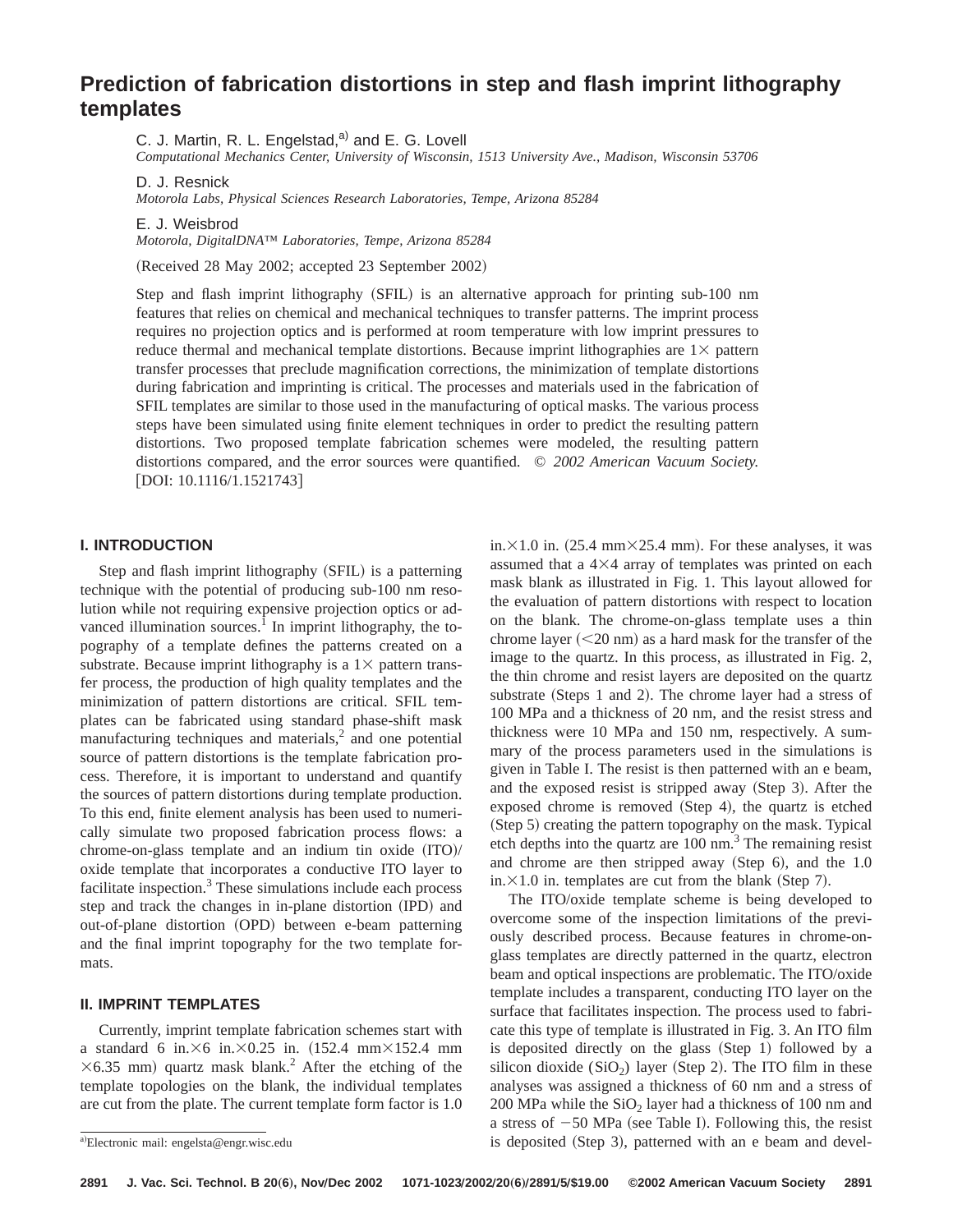

FIG. 1. Layout of the individual templates of the quartz blank and locations of the e-beam writer three-point mount supports. Dimensions in mm.

oped (Step 4). The template topography is then transferred to the  $SiO<sub>2</sub>$  layer with the resist serving as the etch mask (Step 5). The ITO remains on the mask and provides contrast for inspection. Finally, the resist is stripped  $(S_{top} 6)$ , and the templates are cut (Step 7).

#### **III. FINITE ELEMENT SIMULATIONS**

Numerical simulations of each fabrication process were performed using the commercial finite element code ANSYS®, and the IPD and OPD results at the individual steps were recorded. The deposition and etching of the various film layers as well as the cutting of the templates from the mask blank were modeled using the element birth/death option in ANSYS®. Pattern transfer distortions are deter-

TABLE I. Component thicknesses and stress levels for the chrome-on-glass and ITO/oxide template fabrication processes.

| Chrome-on-glass template | <b>Thickness</b> | <b>Stress</b> |
|--------------------------|------------------|---------------|
| Quartz substrate         | $6.35$ mm        | 0 MPa         |
| Chrome                   | $20 \text{ nm}$  | 100 MPa       |
| Resist                   | $150$ nm         | 10 MPa        |
| ITO/oxide template       | <b>Thickness</b> | <b>Stress</b> |
| Quartz substrate         | $6.35$ mm        | $0$ MPa       |
| Indium tin oxide         | $60 \text{ nm}$  | 200 MPa       |
| Silicon dioxide          | $100 \text{ nm}$ | $-50$ MPa     |
| Resist                   | $150$ nm         | 10 MPa        |

mined from the change in local IPD of each template from e-beam patterning to the final topography of the 1.0 in. $\times$ 1.0 in. format template. The local distortions are computed with respect to a reference point on each individual template—the upper left corner in this work. Because each template will be separate and aligned independently for imprinting, the overall distortions of the quartz blank during patterning are irrelevant, and only changes in IPD within an individual template are of interest. Two pattern densities, 20% and 50%, were assumed for the ITO/oxide template, and the patterns were considered to be uniform and isotropic. The chrome-on-glass template distortions are pattern independent because the final patterned templates consist entirely of stress-free glass.

The fabrication-induced image placement errors predicted in this work can primarily be attributed to two sources:  $(1)$ the deposition and removal of the stressed film layers as described in the process flows and  $(2)$  the mounting in the e-beam writer and imprint tool. Because the templates are fabricated using conventional photomask blanks, they can be patterned using the standard three-point mount in the e-beam writer. The locations of the three-point mount supports are shown in the schematic of the blank  $(Fig. 1)$ . The mask blank

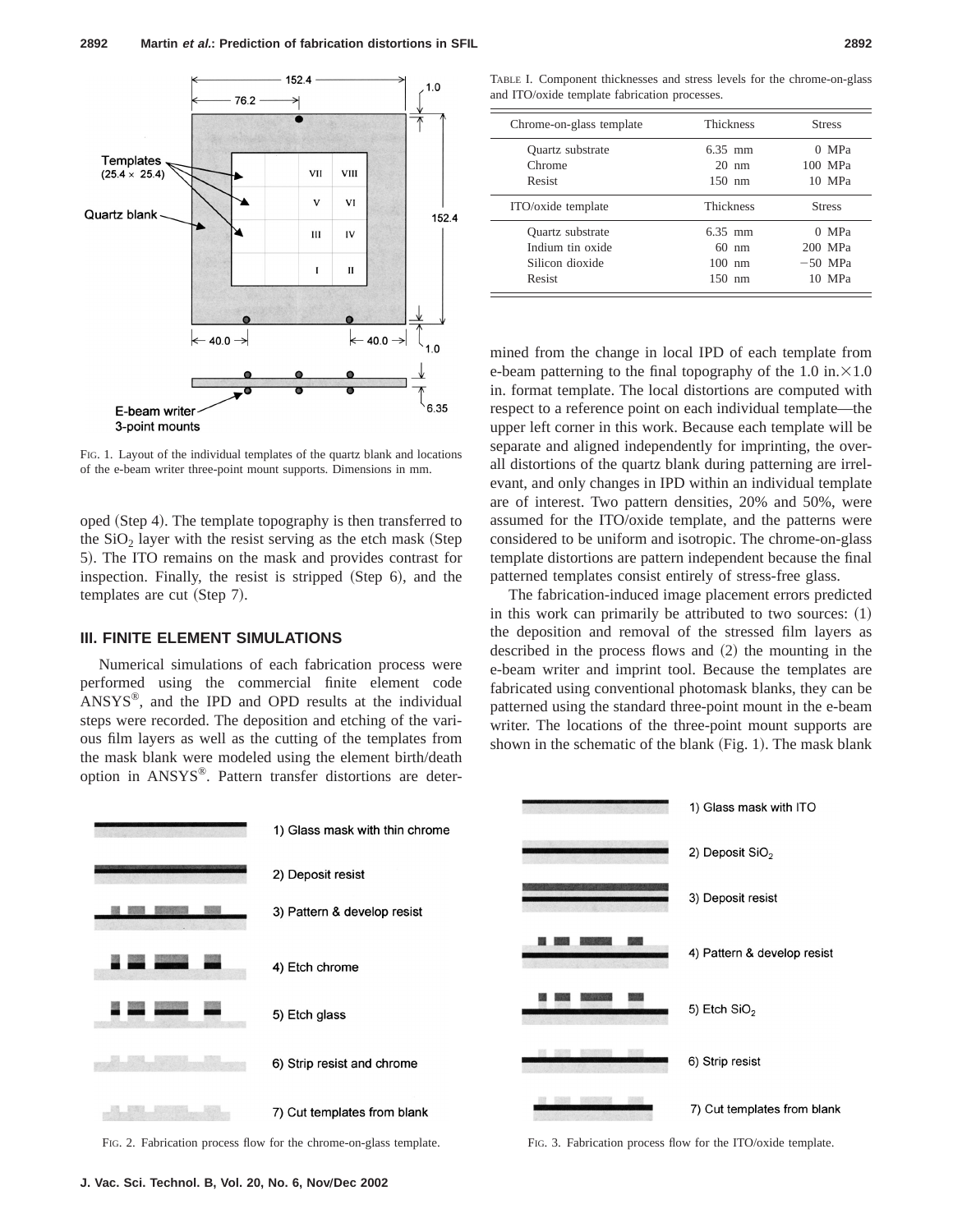





is held horizontally in the e-beam tool, and in the finite element simulations the mask was constrained normal to the surface at these points, and a gravitational load was included. Additionally, the constraints allowed for free in-plane motion of the mask blank. Because the individual template distortions were measured with respect to the upper left corner of each individual template, the reported template distortion data are independent of the in-plane constraint point. The support of the templates in the imprint tool is less well defined, but the smaller 1.0 in. $\times$ 1.0 in. format of the templates significantly reduces the effects of mounting conditions and gravitational sag. Analyses assuming different template support conditions indicated that gravity loads contributed less than 1 nm to both template OPD and IPD. Therefore, gravitational forces were not included in computing the final template distortions, and the models were constrained only to prevent rigid body motions neglecting imprint tool mounting distortions.

# **IV. RESULTS**

The finite element simulations were performed for both the chrome-on-glass and ITO/oxide template formats. Of primary interest was the pattern transfer IPD on each of the individual templates. The template layout and three-point mount orientation provide horizontal symmetry across the



FIG. 5. Pattern transfer IPD vectors for template V of the ITO/oxide format. The maximum IPD is 21.5 nm.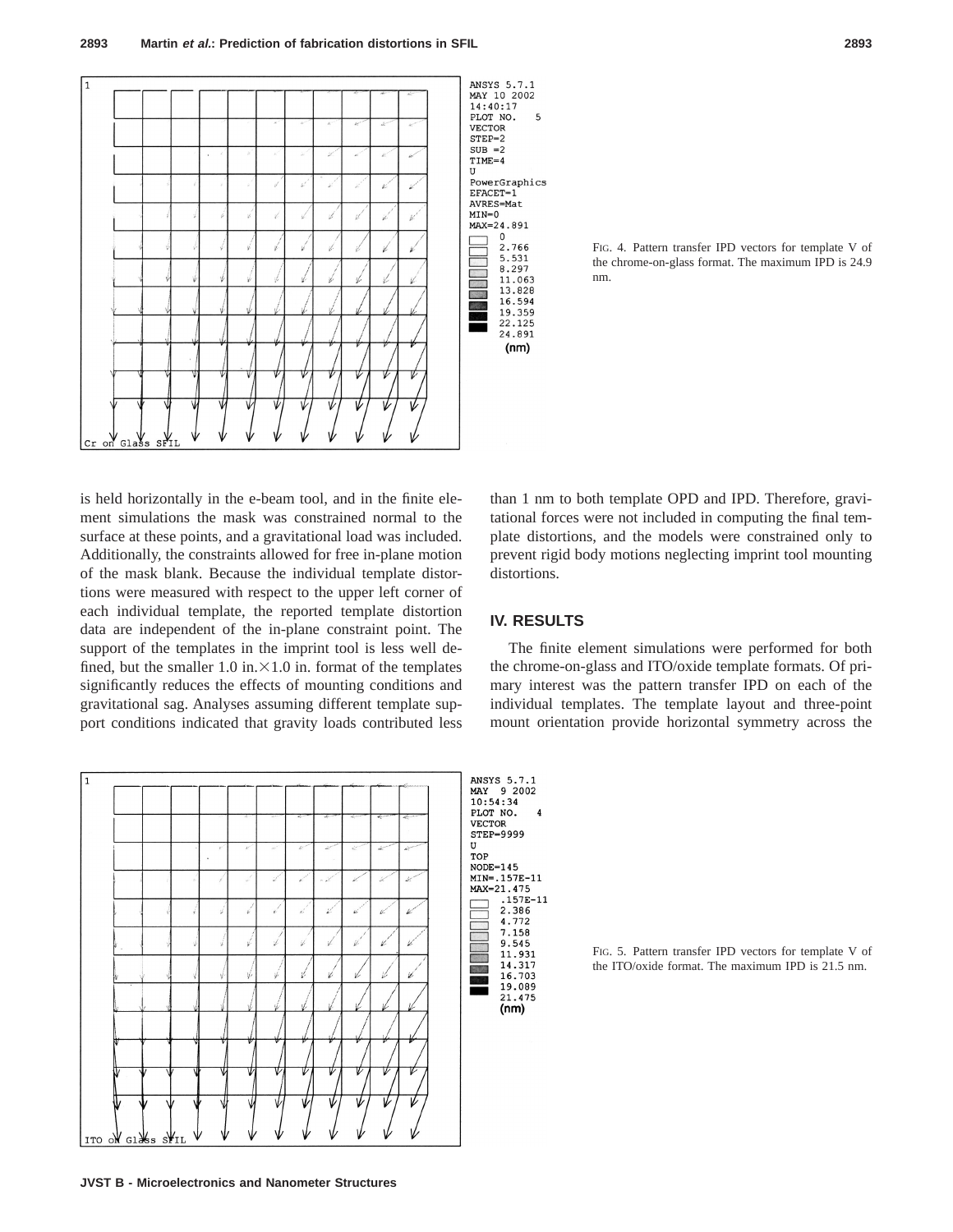TABLE II. Maximum pattern transfer IPD for the various template locations as defined in Fig. 1 for the chrome-on-glass and ITO/oxide template formats. Additionally, predicted IPD for an uncoated mask blank are included.

|                 | Chrome-on-glass                   | ITO/oxide                 |                           | Glass only                  |
|-----------------|-----------------------------------|---------------------------|---------------------------|-----------------------------|
| Template<br>No. | Pattern independent<br>$IPD$ (nm) | 50% pattern<br>$IPD$ (nm) | 20% pattern<br>$IPD$ (nm) | Gray, effects<br>$IPD$ (nm) |
| I               | 18.2                              | 16.7                      | 16.5                      | 17.8                        |
| Н               | 17.8                              | 16.0                      | 15.8                      | 17.1                        |
| IΙI             | 23.1                              | 21.1                      | 20.9                      | 22.7                        |
| IV              | 22.5                              | 20.2                      | 19.8                      | 22.0                        |
| V               | 24.9                              | 21.5                      | 21.2                      | 24.5                        |
| VI              | 23.8                              | 21.3                      | 20.9                      | 23.3                        |
| <b>VII</b>      | 24.7                              | 19.8                      | 19.4                      | 24.4                        |
| VIII            | 21.3                              | 20.2                      | 20.0                      | 20.7                        |

model, reducing the computational time and also the number of templates to be tracked. For reference, the eight unique templates were assigned numbers as indicated in Fig. 1. Template V was found to have the highest pattern transfer distortions for both formats studied. The maximum pattern transfer IPD on this template was 24.9 nm for the chrome-on-glass format (Fig. 4) and 21.5 nm for the ITO/oxide format (Fig. 5) with 50% pattern coverage. The patterning distortions presented in Figs. 4 and 5 are with respect to a reference point at the upper left corner of each template, and hence the IPD at this corner will be zero in all cases. Examination of the maximum pattern IPD of the remaining templates indicated a 25% variation across the mask blank. The results for each template are summarized in Table II. Template II had the minimum IPD in all cases, and for the ITO/oxide process, the 50% coverage case had slightly higher pattern transfer distortions than the 20% coverage case. The maximum difference due to pattern coverage was only 2%. OPD results were also examined to determine their potential impact on imprinting. The chrome-on-glass templates, being stress free in their final state, had zero OPD, and OPD for the ITO/oxide templates was less than 3 nm.

The predicted pattern transfer distortions were quite similar for the two processes as were the variations with template location on the mask. Further examination of the results indicated that a major source of the pattern transfer distortions was gravitational sag in the e-beam writer: the maximum OPD in the e-beam writer was 965 nm for the chrome-onglass format and 967 nm for the ITO/oxide format. In order to isolate this effect, a simulation that predicted the distortions for a simple quartz glass blank was developed. This removed the effects of the deposition and removal of the various stressed films, isolating the distortions due to gravitational sag. The maximum predicted IPD in each template for the glass only case is also listed in Table II. The results for this case were quite similar to those of chrome-on-glass templates, and the inclusion of the chrome and resist layers adds less than 0.4 nm to the template distortions. The smaller pattern transfer distortions in the ITO/oxide templates were the result of the remaining stressed ITO layer on the final templates. This layer produced distortions in the individual  $1.0$  in. $\times1.0$  in. templates that partially compensated for the gravitational sag IPD. Because the pattern transfer distortions were primarily due to sag in the e-beam writer and were relatively independent of pattern density, they could likely be compensated for. (Compensations for mask height variations, for which sag is a component, have been implemented in e-beam writers, $4$  but the methods are generally proprietary which precludes evaluation here.) For imprint templates, this compensation would have to be performed during e-beam patterning, and would have to be applied to the pattern on each template rather than the overall mask blank.

To investigate the potential efficacy of pattern corrections,

5



FIG. 6. Pattern transfer IPD vectors for template V of the chrome-on-glass format after application of uniform template magnification corrections. The maximum IPD is 3.9 nm.